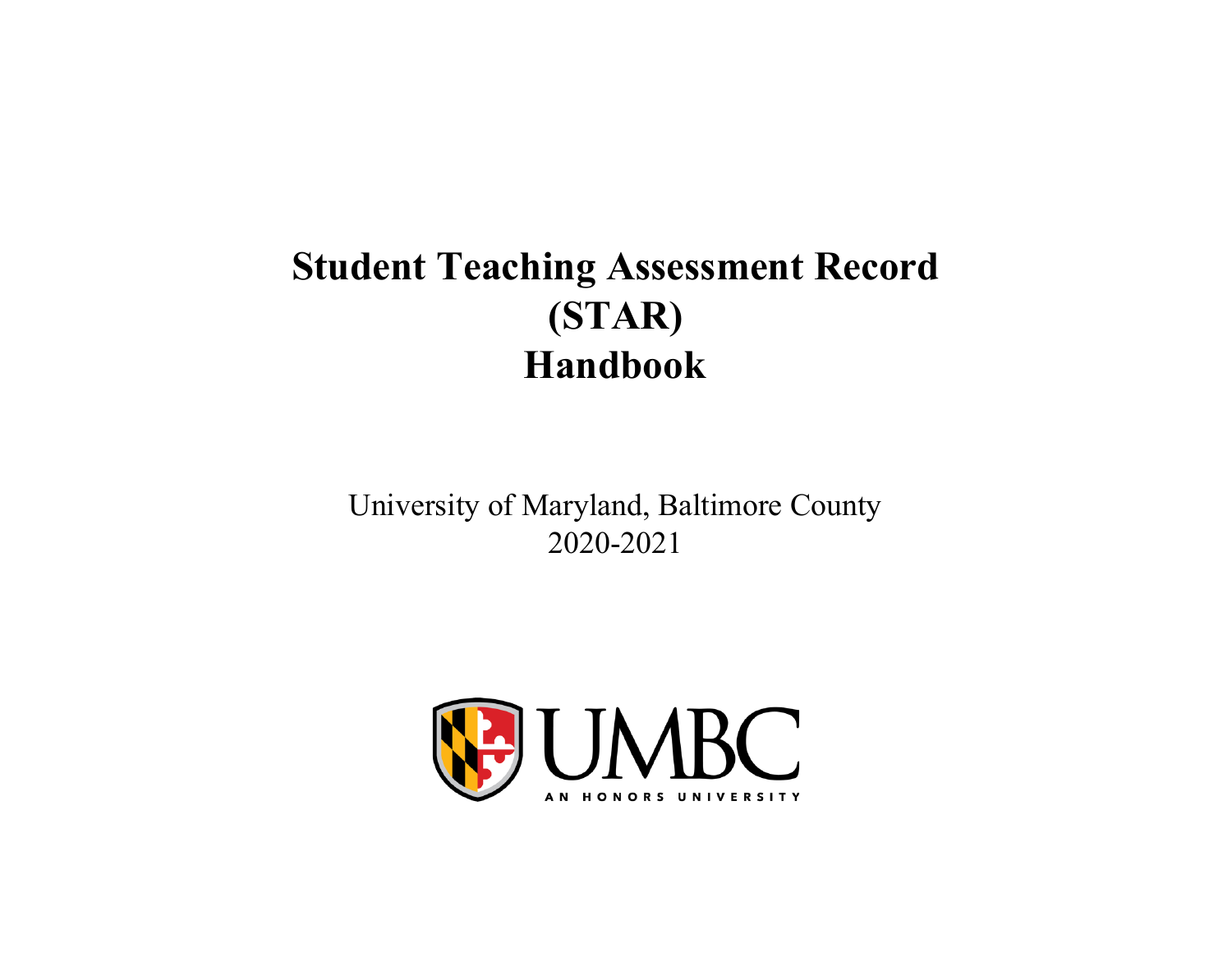## **UMBC Student Teaching Assessment Record (STAR)**

Thirteen institutions piloted this student teaching clinical observation instrument in fall 2017. Currently eight institutions are continuing the piloting process. The evaluation instrument is aligned with the Interstate Teacher Assessment and Support Consortium (InTASC) Model Core Teaching Standards, April 2011. The InTasc standards meet accreditation compliance with the Council for the Accreditation of Educator Preparation (CAEP).

The ten standards from InTASC fall into four general categories:

The Learner and Learning Standard #1-Learner Development Standard #2-Learning Differences Standard #3-Learning Environments

Content

Standard #4-Content Knowledge Standard #5-Application of Content

Instructional Practice Standard #6-Assessment Standard #7-Planning for Instruction Standard #8-Instructional Strategies

Professional Responsibility Standard #9-Professional Learning and Ethical Practice Standard #10-Leadership and Collaboration

Each standard has a rubric with four performance columns and a scoring scale of 1 to 4 with 4 being the highest rating. All scoring is done with whole numbers, no fractions or decimal points. The four performance columns are:

| <b>Novice</b> | <b>Apprentice-Developing</b> | Accomplished               | <b>Exemplary</b> |
|---------------|------------------------------|----------------------------|------------------|
|               |                              | Candidate                  |                  |
|               |                              | <b>Practitioner-Target</b> |                  |
|               |                              | Level                      |                  |

The evaluator/s will circle in the rubric the observed behaviors of the student teacher. The preponderance of circled evidence will support the score given for each performance indicator in the standard. The STAR Training Guidelines will offer more insight into the scoring of the instrument. This instrument has been designed to be a holistic tool that assists in tracking progress of the student teacher throughout the clinical experience.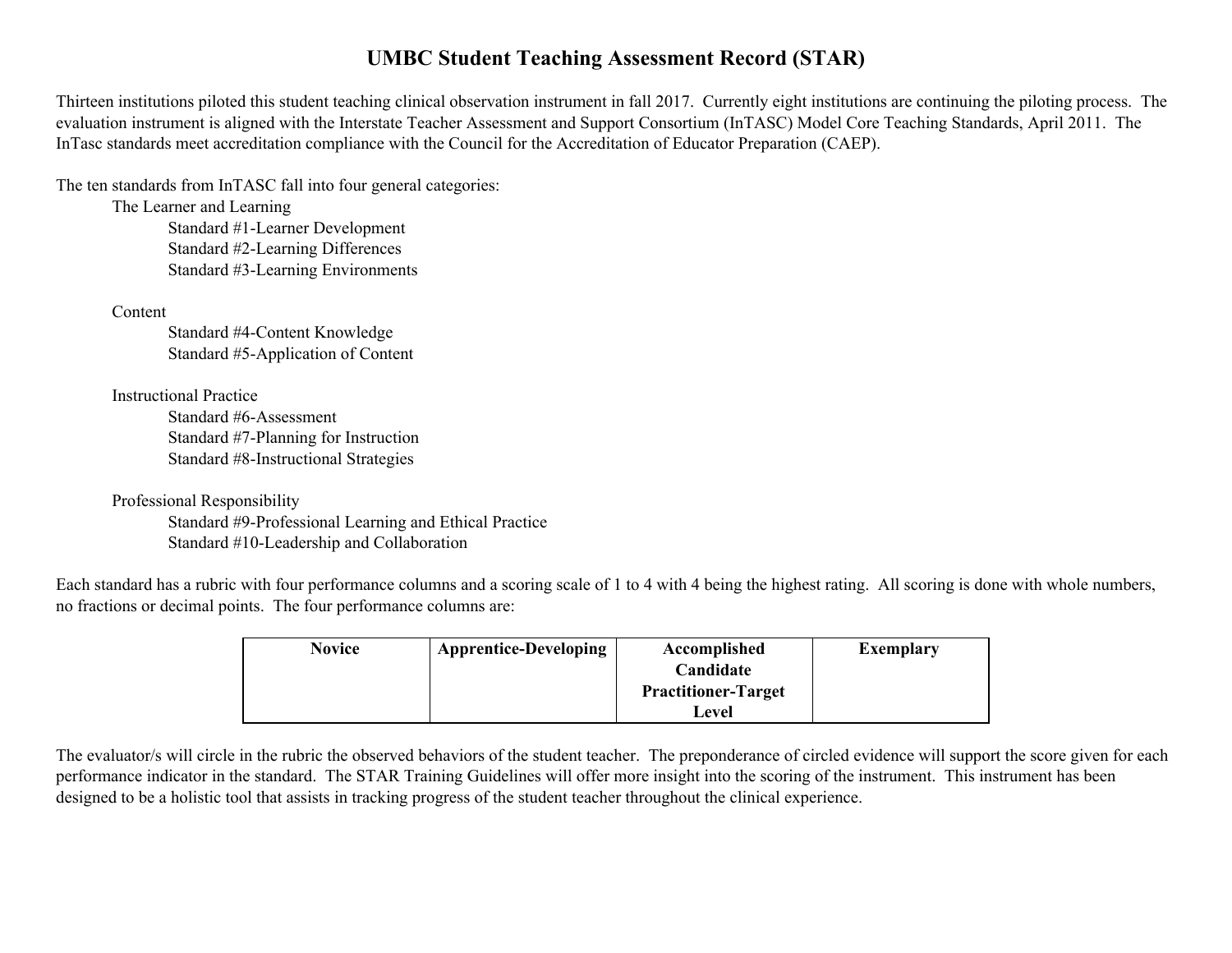#### **STAR Training Guidelines for Mentor and Supervisors**

- To ensure the reliability and validity of this tool, nothing can be changed. Do not change the wording. Do not change the formatting. This evaluation tool is in a pilot period. The instrument is designed to be a holistic tool that assists in tracking progress of the student teacher throughout the clinical experience.
- **Administration**:
	- o An institution may use the tool as often as liked during the course of the student teaching semester.
	- o For data collection purposes, however, the mid-term and final iterations of the tool are the only items gathered by the corporate group. Both the cooperating teacher and university supervisor's data will be collected.
	- o The document has the Standard/s at the top of the page, Criteria for the standard in the left column, and indicators for the criteria in the four performance columns.
- **Rating**:
	- o Rating is done on a 4 point scale. 1 is low, 4 is high.
	- o As a general rule, the *Accomplished Candidate Practitioner-Target* level is the expected rating of a typically successful student teacher at the end of the clinical experience.
	- o This is a teaching tool. Low scores on criteria indicate an area of focus, an area where growth is needed. Do not purposefully score low at the beginning of the semester in order to show growth. If the candidate is at target level from the first observation, that's fine.
	- o It is suggested that the observer circle the indicators for the criteria which were observed.
	- o What to do with N/A (Not Applicable) or N/O (Not Observed)? If an item is not observed during the exact lesson observed, please reflect on the candidates' approximate abilities at that time of the observation. As a teaching tool, candidates need feedback on criteria.

#### ● **Scoring**:

- o Mentor and Supervisors are asked to rate the candidate on each performance indicator of each standard and identify the raw score (1, 2, 3, or 4) for the indicator.
- o While it is possible to mark different indicators at different levels, if any performance indicator is marked at the novice or developing level, the highest overall score possible is Target. The candidate cannot be exemplary on that criteria.
- o TK20 will average scores.

### ● **Warning**:

- o This tool is still in review. It should not be used as the sole decision making tool in determining licensure, a grade, or other high-stakes decision.
- **Feedback**:
	- **o** In order to improve this instrument, we want feedback from the mentor and supervisor. At a final meeting please record comments about the instrument, the scoring, the terminology of performance indicators, sources of evidence and any other items that both of you believe are important to this process. Please send your feedback to Julie Jones at julie.oaks.jones@umbc.edu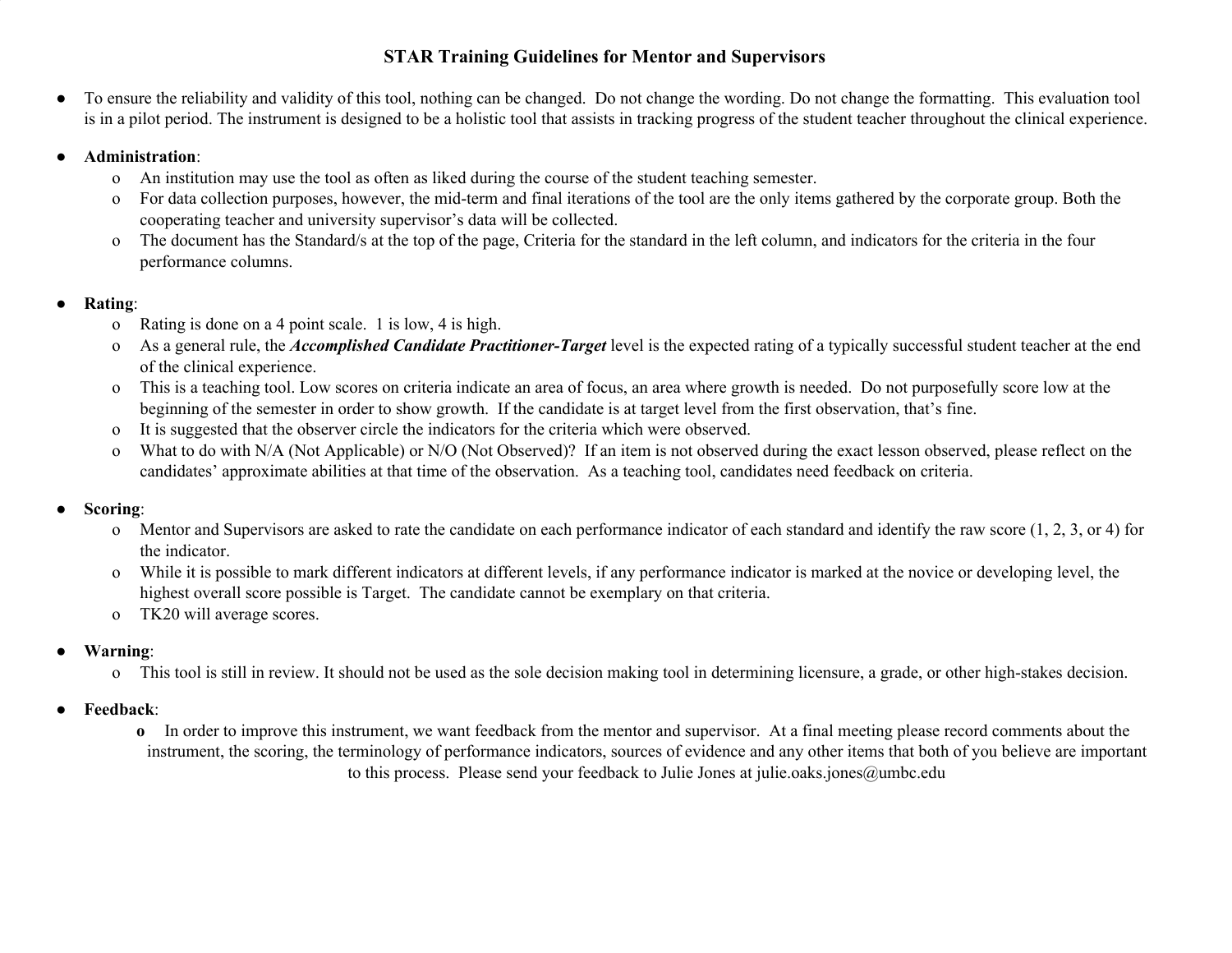InTASC Standard 1: The teacher understands how learners grow and develop, recognizing that patterns of learning and development vary individually within and across the **cognitive, linguistic, social, emotional, and physical areas, and designs and implements developmentally appropriate and challenging learning experiences.**

| Learner                                                                                                                                                                                                                                                               | <b>Novice</b>                                                                                                                                                                                                         | <b>Apprentice-Developing</b>                                                                                                                                                                                                                          | <b>Accomplished Candidate</b>                                                                                                                                                                                                                                                | <b>Exemplary</b>                                                                                                                                                                                                                                                                          |
|-----------------------------------------------------------------------------------------------------------------------------------------------------------------------------------------------------------------------------------------------------------------------|-----------------------------------------------------------------------------------------------------------------------------------------------------------------------------------------------------------------------|-------------------------------------------------------------------------------------------------------------------------------------------------------------------------------------------------------------------------------------------------------|------------------------------------------------------------------------------------------------------------------------------------------------------------------------------------------------------------------------------------------------------------------------------|-------------------------------------------------------------------------------------------------------------------------------------------------------------------------------------------------------------------------------------------------------------------------------------------|
| <b>Development</b>                                                                                                                                                                                                                                                    | (1)                                                                                                                                                                                                                   | (2)                                                                                                                                                                                                                                                   | <b>Practitioner-Target Level</b>                                                                                                                                                                                                                                             | (4)                                                                                                                                                                                                                                                                                       |
| Criteria                                                                                                                                                                                                                                                              |                                                                                                                                                                                                                       |                                                                                                                                                                                                                                                       | (3)                                                                                                                                                                                                                                                                          |                                                                                                                                                                                                                                                                                           |
| The teacher                                                                                                                                                                                                                                                           |                                                                                                                                                                                                                       |                                                                                                                                                                                                                                                       |                                                                                                                                                                                                                                                                              |                                                                                                                                                                                                                                                                                           |
| 1.1-Learner growth and<br>development                                                                                                                                                                                                                                 | Candidate demonstrated a<br>minimal understanding of<br>child development.                                                                                                                                            | Candidate demonstrated<br>an understanding of child<br>development<br>but did not apply it to<br>$\bullet$<br>planning for instruction.                                                                                                               | Candidate demonstrated<br>• learner development through planned<br>developmentally appropriate instruction<br>• which addressed many of the individual<br>learners' strengths, interests, and needs.                                                                         | Candidate met all expectations in the<br>accomplished practitioner-target<br>level. As well as use<br>• appropriate methods to evaluate the<br>vast majority of students' skill levels<br>of performance and<br>• planned instruction accordingly.                                        |
| 1.2-Individual<br>differences in readiness<br>for instruction                                                                                                                                                                                                         | Candidate made a minimal<br>attempt to identify the<br>specific areas of student<br>readiness of whole class<br>$\bullet$ cognitive,<br>linguistic,<br>social.<br>$\bullet$<br>emotional, or<br>physical<br>$\bullet$ | Candidate identified, for a limited<br>number of the students in the<br>classroom.<br>cognitive,<br>$\bullet$<br>linguistic,<br>$\bullet$<br>social.<br>$\bullet$<br>emotional, or<br>physical aspects of student<br>readiness for learning.          | Candidate identified, for most of the students<br>in the classroom and for small groups of<br>students.<br>$\bullet$ cognitive,<br>linguistic,<br>$\bullet$<br>social.<br>$\bullet$<br>emotional, and<br>physical aspects of student readiness for<br>$\bullet$<br>learning. | Candidate identified, for the vast majority<br>of the students in the classroom and for<br>small groups of students,<br>$\bullet$ cognitive,<br>linguistic,<br>$\bullet$<br>social,<br>$\bullet$<br>emotional, and<br>physical aspects of student readiness<br>$\bullet$<br>for learning. |
| 1.3-Assess for learning<br>needs and performance                                                                                                                                                                                                                      | Candidate demonstrated<br>• unrealistic expectations<br>for student performance.                                                                                                                                      | Candidate did<br>limited checking for<br>$\bullet$<br>understanding to assess<br>student performance.                                                                                                                                                 | Candidate regularly assessed<br>• individual and group performance in<br>order<br>to meet most learners' needs in<br>$\bullet$<br>instruction.                                                                                                                               | Candidate<br>• maintained and<br>• analyzed assessment data collected on<br>student performance to make<br>data-driven decisions about<br>instruction.                                                                                                                                    |
| 1.4-Cultural context                                                                                                                                                                                                                                                  | Candidate displayed<br>• little awareness of culture<br>and<br>interests of the students<br>$\bullet$<br>and<br>made no effort to<br>$\bullet$<br>accommodate for those<br>differences.                               | Candidate showed awareness of<br>cultural and<br>$\bullet$<br>varied interests in students but<br>seldom differentiated to<br>$\bullet$<br>accommodate for those<br>differences.                                                                      | Candidate collaborated with<br>• families.<br>communities,<br>$\bullet$<br>colleagues, and<br>$\bullet$<br>other professionals to<br>$\bullet$<br>design and<br>$\bullet$<br>implement developmentally appropriate,<br>relevant, and rigorous learning<br>experiences.       | Candidate deliberately pursued<br>• knowledge about the vast majority of<br>students' cultural heritage and<br>• family background.                                                                                                                                                       |
| 1.5-Behavior<br>management                                                                                                                                                                                                                                            | Candidate demonstrated<br>little awareness of<br>$\bullet$<br>student development as<br>tool to guide behavioral<br>issues                                                                                            | Candidate was aware of<br>behavior concerns and<br>often took steps to<br>$\bullet$<br>deter unwanted<br>behavior.                                                                                                                                    | Candidate's knowledge of development aided<br>in<br>low-profile redirection,<br>$\bullet$<br>positive behavior support,<br>$\bullet$<br>teacher proximity, and<br>$\bullet$<br>student movement to engage learners.<br>$\bullet$                                             | Candidate's knowledge of development<br>used to develop<br>• a classroom behavior management<br>system which<br>• facilitated effectively engaged high<br>levels of student learning.                                                                                                     |
|                                                                                                                                                                                                                                                                       |                                                                                                                                                                                                                       | <b>Forms of Evidence: Standard 1 (examples)</b>                                                                                                                                                                                                       |                                                                                                                                                                                                                                                                              |                                                                                                                                                                                                                                                                                           |
| Pre/Post observation conferences with evaluators<br>$\bullet$<br>All lesson plans include full, data-driven descriptions of:<br>$\bullet$<br>evidence of differentiation<br>$\mathbf{o}$<br>pre/post assessments of students to determine instruction<br>$\mathbf{o}$ |                                                                                                                                                                                                                       | Mid-Term & Final cooperating teacher evaluations<br>Observations (by peers or evaluators) or artifacts of classroom activities that:<br>explore cultural awareness based on student demographics<br>$\mathbf{o}$<br>$\mathbf 0$<br>development needs. | provide evidence of the variety of methods used which meet learner                                                                                                                                                                                                           |                                                                                                                                                                                                                                                                                           |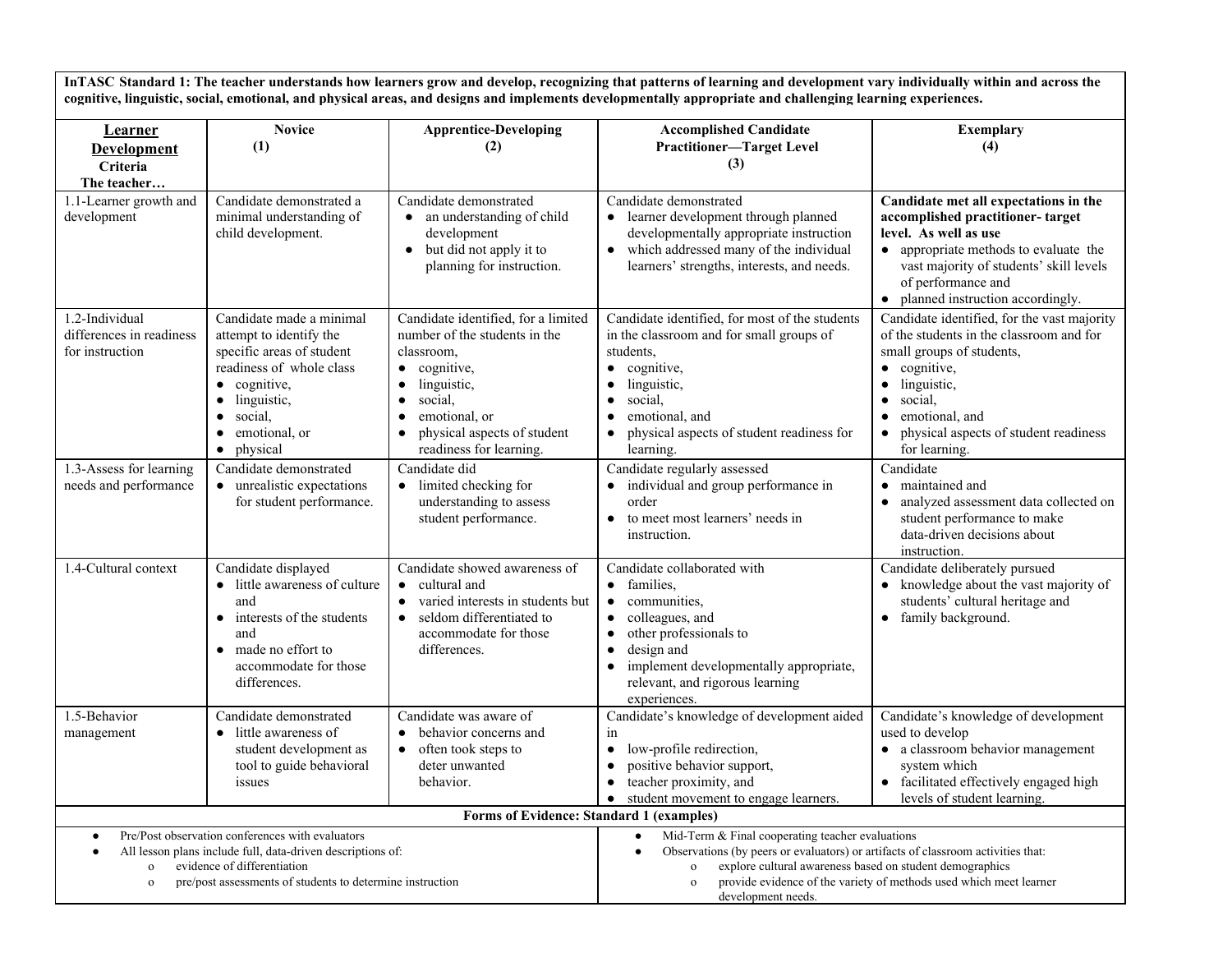| InTASC Standard 2: The teacher uses understanding of individual differences and diverse cultures and communities to ensure inclusive learning environments that enable each<br>learner to meet high standards.                                                                                                                                                                                                 |                                                                                                                    |                                                                                                                                                                                                                              |                                                                                                                                                                                                                                                                                |                                                                                                                                                                                                                                                                                                                                                                             |  |
|----------------------------------------------------------------------------------------------------------------------------------------------------------------------------------------------------------------------------------------------------------------------------------------------------------------------------------------------------------------------------------------------------------------|--------------------------------------------------------------------------------------------------------------------|------------------------------------------------------------------------------------------------------------------------------------------------------------------------------------------------------------------------------|--------------------------------------------------------------------------------------------------------------------------------------------------------------------------------------------------------------------------------------------------------------------------------|-----------------------------------------------------------------------------------------------------------------------------------------------------------------------------------------------------------------------------------------------------------------------------------------------------------------------------------------------------------------------------|--|
| <b>Learning Differences</b><br>Criteria<br>The teacher                                                                                                                                                                                                                                                                                                                                                         | <b>Novice</b><br>(1)                                                                                               | <b>Apprentice-Developing</b><br>(2)                                                                                                                                                                                          | <b>Accomplished Candidate</b><br><b>Practitioner-Target Level</b><br>(3)                                                                                                                                                                                                       | <b>Exemplary</b><br>(4)                                                                                                                                                                                                                                                                                                                                                     |  |
| 2.1-Understanding student<br>learner differences                                                                                                                                                                                                                                                                                                                                                               | Candidate addressed<br>• only the needs of the<br>whole group.                                                     | Candidate designed instruction<br>that<br>• met the needs of the whole<br>group.                                                                                                                                             | Candidate accommodated instruction<br>for the whole and small group<br>$\bullet$<br>instruction.                                                                                                                                                                               | Candidate met all expectations in the<br>accomplished practitioner-target level.<br>As well as Candidate demonstrated<br>understanding of<br>each student's differences,<br>$\bullet$<br>languages,<br>$\bullet$<br>cultures, and<br>$\bullet$<br>communities to<br>design and accommodate instruction to<br>meet the individual needs of the vast<br>majority of students. |  |
| 2.2-Differentiation in<br>instruction                                                                                                                                                                                                                                                                                                                                                                          | Instructional strategies were<br>• limited to meeting the<br>needs of the whole group.<br>• Variation is minimal.  | Candidate<br>• at times showed awareness of<br>individual differences, but<br>often teaching to the whole<br>group.                                                                                                          | Candidate<br>designed instruction, and<br>$\bullet$<br>initiated several differentiation<br>techniques (i.e., process, product,<br>content, environment, and affect)<br>for most students.                                                                                     | Candidate<br>designed original instruction, and<br>initiated multiple differentiation<br>techniques (i.e., process, product,<br>content, environment, and affect) for the<br>vast majority students.                                                                                                                                                                        |  |
| 2.3-Collaboration with<br>others to meet learner<br>needs                                                                                                                                                                                                                                                                                                                                                      | Candidate worked<br>• with cooperating teacher as<br>required.<br>Candidate inconsistently<br>applied suggestions. | Candidate collaborated<br>• with a few other professionals<br>(mainly the cooperating teacher)<br>and<br>implemented some suggestions.<br>$\bullet$                                                                          | Candidate collaborated with<br>professionals<br>• to understand student abilities,<br>needs and<br>interests (including learner's<br>personal, family, and community<br>experiences and cultural norms).                                                                       | Candidate used<br>intentional collaboration with other<br>$\bullet$<br>professionals and<br>community resources to<br>incorporate students' abilities,<br>needs, and<br>$\bullet$<br>interests into instruction.<br>$\bullet$                                                                                                                                               |  |
| 2.4-Instruction designed to<br>meet learner needs                                                                                                                                                                                                                                                                                                                                                              | Candidate had<br>• limited repertoire of<br>instructional strategies.                                              | Candidate implemented<br>a few select learning strategies<br>in<br>• an attempt to meet the needs of<br>a variety of students.                                                                                               | A variety of learning modalities were<br>incorporated and the<br>candidate tiered instruction to<br>accommodate student interests<br>and/or<br>academic abilities.                                                                                                             | Candidate deliberately incorporated<br>a wide range of learning modalities and<br>designed tiered instruction to<br>accommodate the vast majority of student<br>interests and<br>academic abilities to enable learners to<br>meet rigorous standards.                                                                                                                       |  |
|                                                                                                                                                                                                                                                                                                                                                                                                                |                                                                                                                    | Forms of Evidence: Standard 2 (examples)                                                                                                                                                                                     |                                                                                                                                                                                                                                                                                |                                                                                                                                                                                                                                                                                                                                                                             |  |
| All lesson plans include evidence of:<br>$\bullet$<br>multi-tiered instruction/activity/assessment components<br>$\mathbf{o}$<br>making content accessible to English language learners and support<br>$\mathbf{o}$<br>development of English proficiency<br>prior knowledge and experiences<br>$\mathbf 0$<br>Candidate reflection via weekly journal, or contact log with specific descriptions<br>included. |                                                                                                                    | Collaborates with professional and community resources<br>$\bullet$<br>$\bullet$<br>Below/At/Above Grade Level) in the lessons<br>$\bullet$<br>Conference/Staff conference notes with colleagues<br>$\bullet$<br>(EPP) peers | Observations (by peers or evaluators) substantiate candidate's active<br>implementation of meeting the needs of all learners (ELL, SPED,<br>Professional Learning Communities (PLC)/Parent-Teacher (PT)<br>Candidate presents PLC Learning with Education Preparation Provider |                                                                                                                                                                                                                                                                                                                                                                             |  |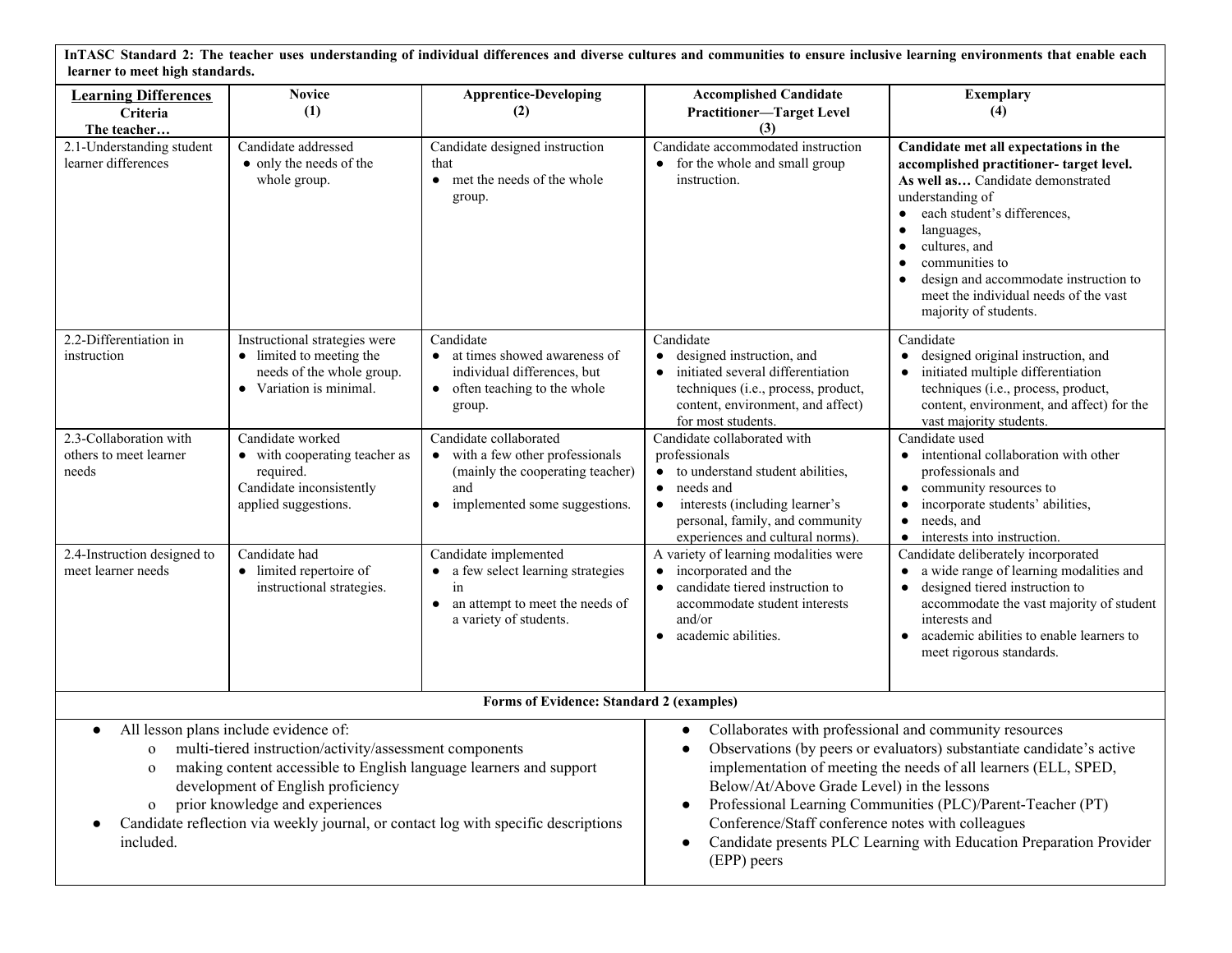| engagement in learning, and self-motivation.                      |                                                                                                                                                                                                                                                                                                                                          |                                                                                                                                                                                                                                                                                    |                                                                                                                                                                                                                                                                                                                                                                                                                              |                                                                                                                                                                                                                                                                                                                                                                                                                                                          |  |  |
|-------------------------------------------------------------------|------------------------------------------------------------------------------------------------------------------------------------------------------------------------------------------------------------------------------------------------------------------------------------------------------------------------------------------|------------------------------------------------------------------------------------------------------------------------------------------------------------------------------------------------------------------------------------------------------------------------------------|------------------------------------------------------------------------------------------------------------------------------------------------------------------------------------------------------------------------------------------------------------------------------------------------------------------------------------------------------------------------------------------------------------------------------|----------------------------------------------------------------------------------------------------------------------------------------------------------------------------------------------------------------------------------------------------------------------------------------------------------------------------------------------------------------------------------------------------------------------------------------------------------|--|--|
| <b>Learning</b><br><b>Environments</b><br>Criteria<br>The teacher | <b>Novice</b><br>(1)                                                                                                                                                                                                                                                                                                                     | <b>Apprentice-Developing</b><br>(2)                                                                                                                                                                                                                                                | <b>Accomplished Candidate</b><br><b>Practitioner-Target Level</b><br>(3)                                                                                                                                                                                                                                                                                                                                                     | <b>Exemplary</b><br>(4)                                                                                                                                                                                                                                                                                                                                                                                                                                  |  |  |
| 3.1-Individual and<br>collaborative<br>learning                   | Candidate and students<br>displayed<br>• a lack of commitment to<br>learning<br>students demonstrated low<br>energy in accomplishing<br>work.<br>Candidate established general<br>classroom control.                                                                                                                                     | Candidate established a<br>classroom culture that has<br>• limited commitment by<br>the teacher and students to<br>learning and<br>• work expectations.<br>Candidate applied classroom<br>management techniques to<br>produce a positive learning<br>environment in the classroom. | Candidate established a classroom<br>culture in which<br>• learning is valued by all and<br>hard work and learning are typical<br>for most students.<br>Candidate worked with others.<br>pre-established,<br>$\bullet$<br>monitored, and<br>$\bullet$<br>used a variety of methods to<br>maintain classroom expectations<br>$\bullet$<br>allowing for<br>smooth transitions and the<br>$\bullet$<br>maintenance of momentum. | Candidate met all expectations in the<br>accomplished practitioner-target level. As well<br>as Candidate created<br>• a smoothly functioning classroom environment<br>that<br>• demonstrated a shared belief in the importance<br>of learning<br>• with high expectations for learning for all<br>students,<br>• supportive of student participation,<br>• mutual respect, and<br>• without fear of humiliation from the candidate or<br>other students. |  |  |
| 3.2-Behavior<br>management                                        | Candidate demonstrated<br>little awareness of behavioral<br>issues/did not address issues<br>or<br>• valued friendship of students<br>over management of student<br>behaviors and learning.                                                                                                                                              | Candidate was aware of<br>behavior concerns and<br>$\bullet$<br>often took steps to<br>$\bullet$<br>deter unwanted<br>behavior.                                                                                                                                                    | Candidate used<br>low-profile redirection,<br>$\bullet$<br>positive behavior support,<br>teacher proximity, and<br>$\bullet$<br>student movement to engage learners.                                                                                                                                                                                                                                                         | Candidate developed<br>• a classroom behavior management system which<br>• facilitated effectively engaged high levels of student<br>learning.                                                                                                                                                                                                                                                                                                           |  |  |
| 3.3-Active<br>engagement in<br>learning                           | Candidate did little<br>• to encourage respect between<br>students and<br>open participation of students<br>in classroom activities.                                                                                                                                                                                                     | Candidate established an<br>environment in which<br>• students were hesitant to share<br>opinions,<br>ask questions, or<br>$\bullet$<br>• make academic risks.                                                                                                                     | Candidate provided a classroom<br>community where students were<br>respected and<br>$\bullet$<br>actively engaged in the learning<br>process.                                                                                                                                                                                                                                                                                | Candidate developed a classroom environment which<br>• promoted critical thinking and<br>• supported active participation of the vast majority of<br>students in their learning.                                                                                                                                                                                                                                                                         |  |  |
| 3.4-Teacher and<br>student use of<br>technology                   | Candidate used technology<br>$\bullet$ in a cursory way in the<br>classroom<br>focusing on teacher<br>presentations.<br>• Limited student use.                                                                                                                                                                                           | Candidate used technology for<br>instructional purposes.<br>Student use of technology was<br>evident but<br>not necessarily aligned with<br>learning tasks.                                                                                                                        | Appropriate<br>candidate and<br>$\bullet$<br>student use of technology was used<br>to create a positive learning<br>$\bullet$<br>environment.                                                                                                                                                                                                                                                                                | Candidate actively<br>• sought and<br>implemented available cutting edge technology<br>effectively and<br>promoted student use of technology to maximize<br>learning engagement.                                                                                                                                                                                                                                                                         |  |  |
| 3.5-Positive social<br>interaction                                | Candidate's communication<br>(verbal and/or non-verbal) at<br>times created confusion.                                                                                                                                                                                                                                                   | Candidate demonstrated use of<br>speaking and listening skills with<br>limited effectiveness.                                                                                                                                                                                      | Candidate demonstrated effective<br>interpersonal communication skills in<br>$\bullet$ face-to-face and/or<br>virtual environments.                                                                                                                                                                                                                                                                                          | Candidate exhibited creativity and<br>thoughtful planning in projecting effective communication<br>skills in<br>• multiple environments and<br>• multiple forms of media.                                                                                                                                                                                                                                                                                |  |  |
|                                                                   |                                                                                                                                                                                                                                                                                                                                          |                                                                                                                                                                                                                                                                                    | Forms of Evidence: Standard 3 (examples)                                                                                                                                                                                                                                                                                                                                                                                     |                                                                                                                                                                                                                                                                                                                                                                                                                                                          |  |  |
| $\bullet$<br>$\bullet$<br>technology use                          | Observations (by peers or evaluators) that includes:<br>o individual and collaborative learning<br>o candidate and student use of technology<br>o encourages positive social interaction, active engagement in learning, and self-motivation<br>Candidate provides evidence via links, videos, blogs, flipped classroom, etc. of student |                                                                                                                                                                                                                                                                                    | $\bullet$<br>changes, etc.<br>Pre/Post observation conferences with evaluators<br>$\bullet$<br>$\bullet$<br>(newsletters, emails, PPTs, presentations)                                                                                                                                                                                                                                                                       | The candidate submits pictures of room design of flex seating, learning environment<br>Candidate reflection via weekly journal or contact log with specific descriptions included                                                                                                                                                                                                                                                                        |  |  |

**InTASC Standard 3: The teacher works with others to create environments that support individual and collaborative learning, and that encourage positive social interaction, active**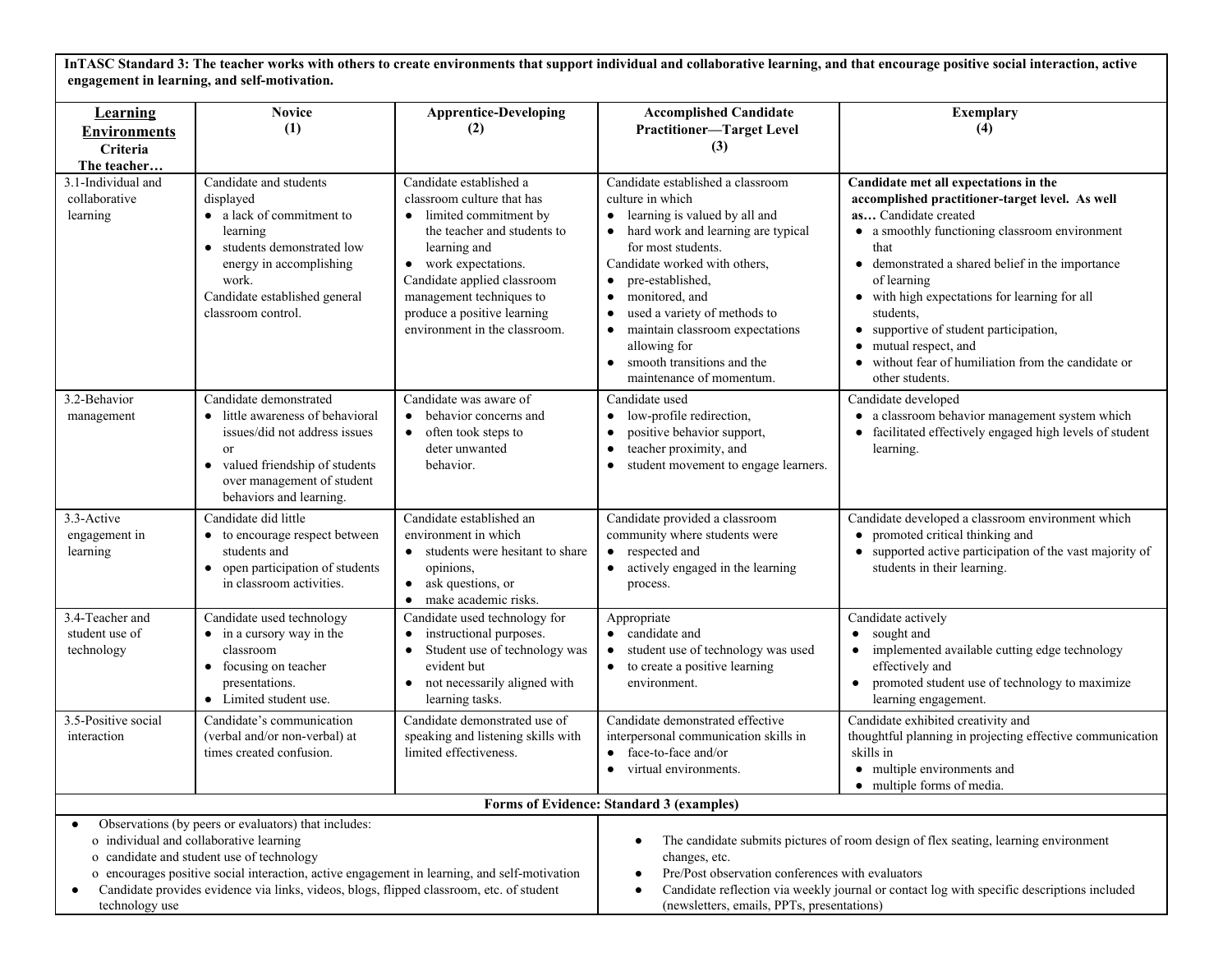|                                                                                                                                                           | these aspects of the discipline accessible and meaningful for learners to assure mastery of the content.                                                                                                       |                                                                                                                                                                                                            | InTASC Standard 4: The teacher understands the central concepts, tools of inquiry, and structures of the discipline(s) he or she teaches and creates learning experiences that make                                                         |                                                                                                                                                                                                                                                                                                                                                        |
|-----------------------------------------------------------------------------------------------------------------------------------------------------------|----------------------------------------------------------------------------------------------------------------------------------------------------------------------------------------------------------------|------------------------------------------------------------------------------------------------------------------------------------------------------------------------------------------------------------|---------------------------------------------------------------------------------------------------------------------------------------------------------------------------------------------------------------------------------------------|--------------------------------------------------------------------------------------------------------------------------------------------------------------------------------------------------------------------------------------------------------------------------------------------------------------------------------------------------------|
| <b>Content Knowledge</b><br>Criteria<br>The teacher                                                                                                       | <b>Novice</b><br>(1)                                                                                                                                                                                           | <b>Apprentice-Developing</b><br>(2)                                                                                                                                                                        | <b>Accomplished Candidate</b><br><b>Practitioner-Target Level</b><br>(3)                                                                                                                                                                    | <b>Exemplary</b><br>(4)                                                                                                                                                                                                                                                                                                                                |
| 4.1-Central concepts and<br>structures of content                                                                                                         | Candidate displayed<br>• limited knowledge of<br>content and<br>stayed one lesson ahead of<br>$\bullet$<br>students.<br>Candidate displayed some<br>difficulty in answering student<br>questions over content. | Candidate demonstrated<br>rudimentary knowledge of<br>content and<br>• relied on text and curricular<br>materials for sequencing<br>and pacing.                                                            | Candidate organized and<br>• logically sequenced (scaffold)<br>instruction because of<br>• his/her knowledge of content,<br>• content standards, and<br>• college and career readiness<br>standards,<br>• including literacy experiences.   | Candidate met all expectations in<br>the accomplished practitioner-<br>target level. As well as Candidate<br>instruction extended beyond<br>• the boundaries of the classroom<br>and<br>integrated cross-curricular<br>$\bullet$<br>elements.                                                                                                          |
| 4.2-Evaluation of content                                                                                                                                 | Candidate taught lessons without<br>identifying student prior knowledge.                                                                                                                                       | Candidate used<br>• general knowledge of<br>students and<br>aggregated data to provide<br>$\bullet$<br>instruction for whole class<br>with<br>little differentiation for<br>$\bullet$<br>individual needs. | Instructional strategies and<br>• learning experiences built on<br>• prior content knowledge and<br>• supported each student in the<br>process to<br>• construct new concepts and<br>knowledge and<br>• connected content to student lives. | Candidate used<br>appropriate methods to<br>evaluate all students' skill levels of<br>$\bullet$<br>performance,<br>established prior knowledge and<br>designed learning activities for<br>$\bullet$<br>whole class and individuals to meet<br>learning goals.<br>The vast majority of students integrated<br>new learning into their individual lives. |
| 4.3-Inquiry                                                                                                                                               | Candidate demonstrated<br>insufficient knowledge to<br>$\bullet$<br>convey<br>tools of inquiry associated with<br>$\bullet$<br>the content field                                                               | Candidate used<br>content tools of inquiry<br>however<br>• demonstrated uneven<br>understanding of rationale or<br>purpose.                                                                                | Candidate used and taught students the<br>tools of inquiry<br>• per the content and<br>• demonstrated the ability to facilitate<br>student use of content tools of<br>inquiry.                                                              | Candidate and students used the inquiry<br>method to<br>• foster critical thinking and<br>• to make the learning relevant to<br>each student.                                                                                                                                                                                                          |
| 4.4-Differentiation for<br>accessible learning                                                                                                            | Candidate taught<br>to the median ability<br>$\bullet$<br>without trying to meet the needs<br>$\bullet$<br>of individual students.                                                                             | Candidate was able to implement<br>levels I and II of Multi-Tiered<br>System of Support (MTSS) or an<br>alternative method of tiered<br>system of support                                                  | Candidate adapted instruction (aligned<br>with MTSS protocols, or an alternative<br>method of tiered system of support) so<br>• content was meaningful and<br>• relevant for most learners.                                                 | Candidate and the students were fully<br>engaged in the use of Multi-Tiered<br>System of Support (MTSS) or an<br>alternative method of tiered system of<br>support.<br>Candidate designed<br>• meaningful differentiation of<br>content so that<br>an appropriate level of mastery was<br>attained by the vast majority of<br>students.                |
|                                                                                                                                                           |                                                                                                                                                                                                                | Forms of Evidence: Standard 4 (examples)                                                                                                                                                                   |                                                                                                                                                                                                                                             |                                                                                                                                                                                                                                                                                                                                                        |
| Lesson plans include evidence of:<br>$\bullet$<br>$\mathbf{O}$<br>$\Omega$<br>mastery learning<br>$\mathbf{O}$<br>scaffolding<br>$\mathbf{O}$<br>$\Omega$ | content specific learning<br>literacy experiences<br>differentiation based on MTSS                                                                                                                             |                                                                                                                                                                                                            | $\bullet$<br>$\mathbf{O}$<br>structures of the discipline(s)<br>$\mathbf{O}$<br>differentiation based on MTSS<br>$\Omega$<br>Pre/Post observation conferences with evaluators<br>$\bullet$                                                  | Observations (by peers or evaluators) substantiate candidate's:<br>understanding of central concepts, tools of inquiry, and<br>use of assessment to assure student mastery of content                                                                                                                                                                  |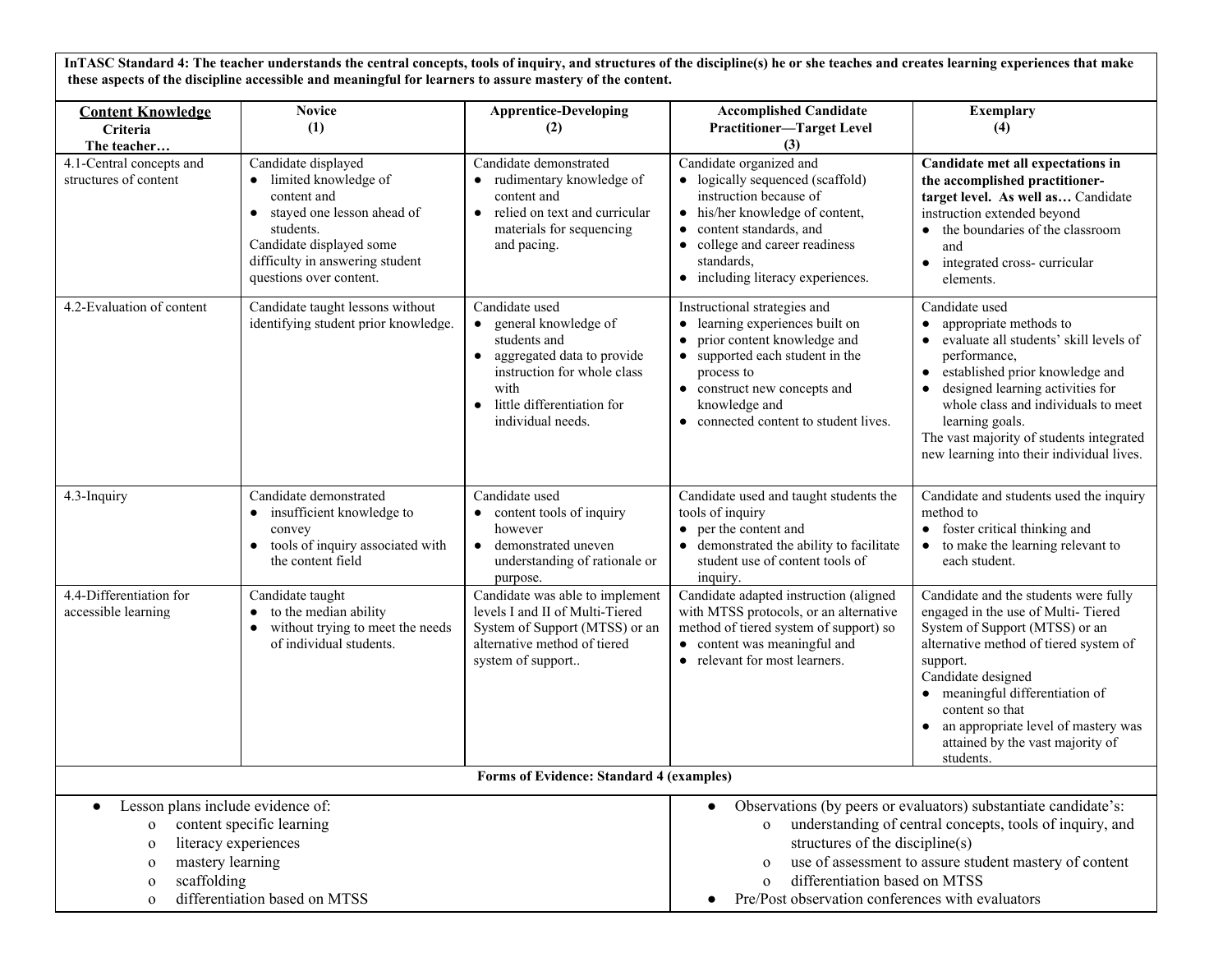**INTASC Standard 5: The teacher understands how to connect concepts and use differing perspectives to engage learners in critical thinking, creativity, and collaborative problem solving related to authentic local and global issues.**

| <b>Application of Content</b><br>Criteria                                                                                                                                                                                                                                                                                                                                                                                                                                                                  | <b>Novice</b><br>(1)                                                                                                                                                                                                                                                         | <b>Apprentice-Developing</b><br>(2)                                                                                                                                                                                                                                                                               | <b>Accomplished Candidate</b><br><b>Practitioner-Target Level</b>                                                                                                                                                                                                          | <b>Exemplary</b><br>(4)                                                                                                                                                                                                                                                                                                                                                                                                           |
|------------------------------------------------------------------------------------------------------------------------------------------------------------------------------------------------------------------------------------------------------------------------------------------------------------------------------------------------------------------------------------------------------------------------------------------------------------------------------------------------------------|------------------------------------------------------------------------------------------------------------------------------------------------------------------------------------------------------------------------------------------------------------------------------|-------------------------------------------------------------------------------------------------------------------------------------------------------------------------------------------------------------------------------------------------------------------------------------------------------------------|----------------------------------------------------------------------------------------------------------------------------------------------------------------------------------------------------------------------------------------------------------------------------|-----------------------------------------------------------------------------------------------------------------------------------------------------------------------------------------------------------------------------------------------------------------------------------------------------------------------------------------------------------------------------------------------------------------------------------|
| The teacher                                                                                                                                                                                                                                                                                                                                                                                                                                                                                                |                                                                                                                                                                                                                                                                              |                                                                                                                                                                                                                                                                                                                   | (3)                                                                                                                                                                                                                                                                        |                                                                                                                                                                                                                                                                                                                                                                                                                                   |
| 5.1-Interdisciplinary<br>instruction with effective<br>communication.<br>collaboration, and critical<br>thinking                                                                                                                                                                                                                                                                                                                                                                                           | Candidate's lessons focused<br>• on the specific content area<br>without inter-disciplinary<br>connections.<br>Candidate showed<br>little effort to use authentic<br>$\bullet$<br>learning experiences and<br>to elicit creativity and<br>$\bullet$<br>problem solving.<br>٠ | Candidate designed lessons with<br>• the intention of cross-curricular<br>activities (focused on local<br>issues) that included<br>• some but not all of the<br>following: concept-based<br>teaching,<br>authentic experiences,<br>$\bullet$<br>collaboration, and/or<br>$\bullet$<br>critical/creative thinking. | Candidate's instructional practices<br>• promoted student creativity,<br>• critical and creative thinking,<br>• collaboration and<br>• communication related to authentic<br>local and global issues.                                                                      | Candidate met all expectations in the<br>accomplished practitioner-<br>target level. As well as Candidate<br>integrated content fields to<br>• create innovative learning opportunities<br>in a<br>problem-based environment that<br>$\bullet$<br>extended beyond the local community.<br>$\bullet$<br>Students demonstrated<br>effective communication skills and<br>the willingness to collaborate to solve<br>critical issues. |
| 5.2-Lesson plans integrating<br>College & Career Readiness<br>Standards (CCRS)                                                                                                                                                                                                                                                                                                                                                                                                                             | Lesson plans showed minimal<br>understanding of how to<br>incorporate CCRS in day to day<br>activities.                                                                                                                                                                      | Candidate demonstrated<br>• understanding of CCRS<br>• however use of CCRS in lesson<br>plans was limited.<br>Instructional planning has some<br>alignment of CCRS.                                                                                                                                               | Candidate lesson plans were aligned to<br>college and career readiness standards<br>$(CCRS)$ .                                                                                                                                                                             | Lesson plans and activities clearly<br>demonstrated<br>• an understanding and<br>application of college and career readiness<br>standards (CCRS).                                                                                                                                                                                                                                                                                 |
| 5.3-Concept based instruction<br>with authentic learning<br>experiences                                                                                                                                                                                                                                                                                                                                                                                                                                    | Learners worked individually to<br>progress through learning<br>experiences.                                                                                                                                                                                                 | Candidate integrated<br>• content and<br>curriculum in instruction and<br>used small group work to<br>$\bullet$<br>collaborate on problem solving.<br>Asked learners to think about local<br>issues.                                                                                                              | Lesson emphasized<br>$\bullet$ literacy,<br>• critical thinking skills and<br>• established curriculum connections by<br>• relating content to other subject areas<br>and<br>• considered diverse social and cultural<br>perspectives when appropriate.                    | Candidate had a comprehensive understanding<br>of various content and<br>curricula and<br>$\bullet$<br>promoted family literacy opportunities that<br>• showed an understanding of community<br>diversity.<br>Students demonstrated use of critical thinking<br>skills beyond content specific instruction.                                                                                                                       |
| 5.4-Use of technology                                                                                                                                                                                                                                                                                                                                                                                                                                                                                      | Candidate attempted the use of<br>technology for instruction.<br>Use of appropriate technology<br>was minimal.                                                                                                                                                               | Technology was used to<br>• present the lesson and<br>• specific information.                                                                                                                                                                                                                                     | Candidate utilized<br>technology and/or<br>• innovative resources to increase<br>student interest,<br>present information in a novel way,<br>allow for increased relevance,<br>active engagement, and the<br>• practice of college and career ready<br>skills.             | Candidate encouraged student use of<br>technology to bring content alive beyond the<br>classroom.                                                                                                                                                                                                                                                                                                                                 |
|                                                                                                                                                                                                                                                                                                                                                                                                                                                                                                            |                                                                                                                                                                                                                                                                              | Forms of Evidence: Standard 5 (examples)                                                                                                                                                                                                                                                                          |                                                                                                                                                                                                                                                                            |                                                                                                                                                                                                                                                                                                                                                                                                                                   |
| Lesson plans include evidence of:<br>$\bullet$<br>interdisciplinary learning opportunities<br>$\mathbf 0$<br>authentic learning experiences<br>$\mathbf{o}$<br>student collaboration, effective communication, and critical/creative thinking<br>$\mathbf{o}$<br>alignment with College/Career Readiness Standards (CCRS)<br>$\mathbf{o}$<br>candidate and student use of technology<br>$\mathbf{o}$<br>family literacy opportunities demonstrating an understanding of community diversity<br>$\mathbf 0$ |                                                                                                                                                                                                                                                                              |                                                                                                                                                                                                                                                                                                                   | Observations (by peers or evaluators) substantiate candidate's:<br>$\mathbf 0$<br>interdisciplinary learning opportunities<br>$\mathbf 0$<br>authentic learning experiences<br>$\mathbf{o}$<br>Candidate produced classroom website, newsletter, blog<br>Communication log | integration of technology in presentations and student use of technology                                                                                                                                                                                                                                                                                                                                                          |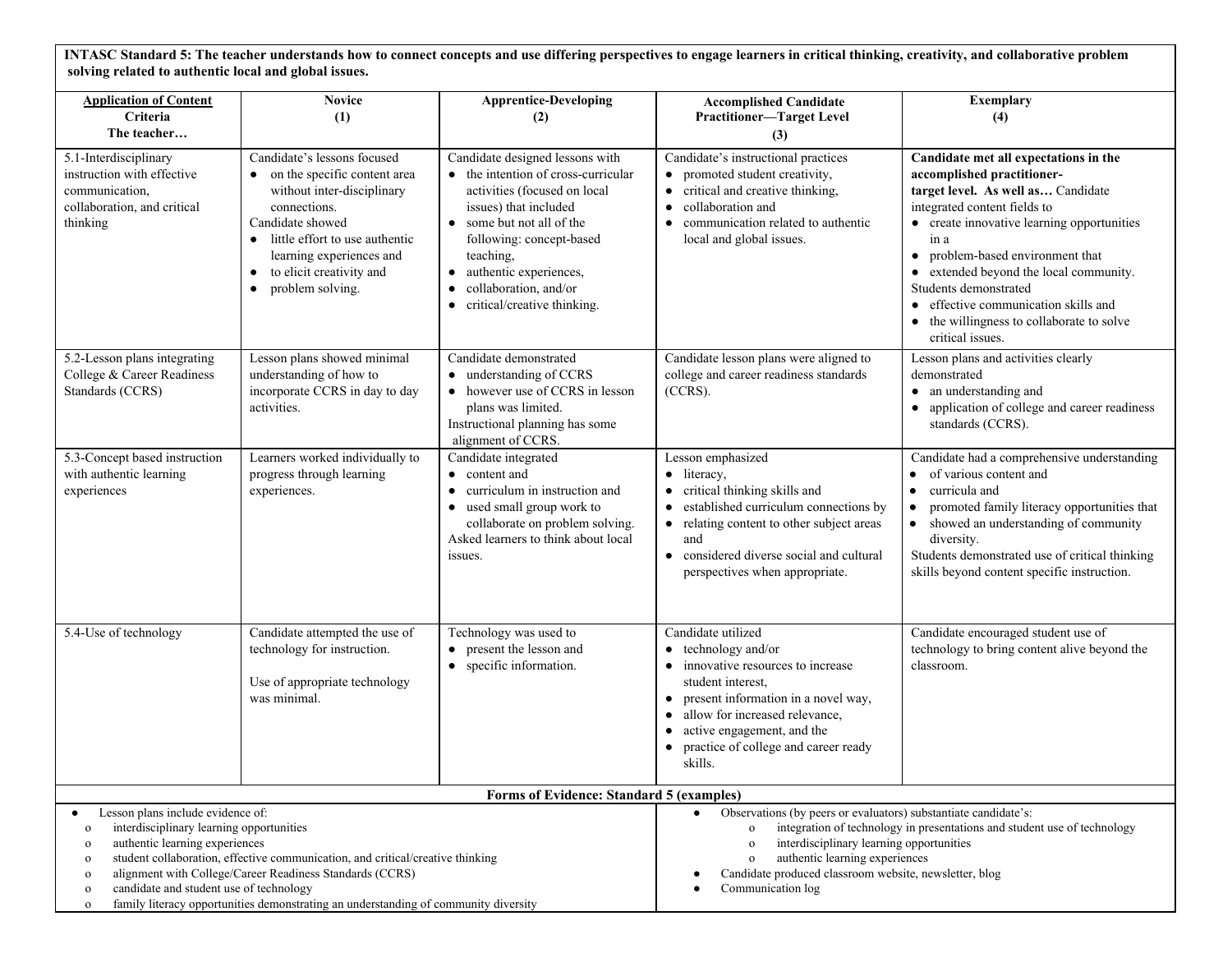**InTASC Standard 6: The teacher understands and uses multiple methods of assessment to engage learners in their own growth, to monitor learner progress, and to guide the teacher's and learner's decision making.**

| <b>Student Assessment</b><br>Criteria<br>The teacher                                                  | <b>Novice</b><br>(1)                                                                                                                                                                                              | <b>Apprentice-Developing</b><br>(2)                                                                                                                   | <b>Accomplished Candidate</b><br><b>Practitioner-Target Level</b><br>(3)                                                                                                                                        | <b>Exemplary</b><br>(4)                                                                                                                                                                                                                                          |
|-------------------------------------------------------------------------------------------------------|-------------------------------------------------------------------------------------------------------------------------------------------------------------------------------------------------------------------|-------------------------------------------------------------------------------------------------------------------------------------------------------|-----------------------------------------------------------------------------------------------------------------------------------------------------------------------------------------------------------------|------------------------------------------------------------------------------------------------------------------------------------------------------------------------------------------------------------------------------------------------------------------|
| 6.1-Multiple measures to<br>monitor and assess                                                        | Candidate used<br>assessments to assign grades<br>$\bullet$<br>but<br>demonstrated little use of data<br>$\bullet$<br>to inform instructional practice.                                                           | Candidate monitored assessment<br>for the whole group to<br>• evaluate their learning.                                                                | Candidate used<br>formative and<br>summative assessment to<br>$\bullet$<br>support,<br>verify, and<br>٠<br>document learning.                                                                                   | Candidate met all<br>expectations in the<br>accomplished<br>practitioner-target level. As<br>well as Candidate<br>consistently used<br>• a variety of assessment<br>techniques/methods and<br>• utilized data collected to<br>inform instructional<br>decisions. |
| 6.2-Learner self-assessment                                                                           | Candidate relied on traditional<br>assessments.                                                                                                                                                                   | Candidate typically used<br>a few assessment strategies but<br>• the students showed little<br>understanding of how their work<br>would be evaluated. | Candidate utilized<br>various assessment measures to<br>monitor student learning<br>$\bullet$<br>throughout the lesson and<br>involved students in self-<br>$\bullet$<br>assessment of knowledge and<br>skills. | Candidate created a culture in<br>which<br>• self-assessment and<br>• reflection on learning was<br>embraced.<br>Assessment was used in a<br>positive light to promote<br>learning, not judge students.                                                          |
| 6.3-Learner awareness                                                                                 | Candidate assessment criteria for<br>student work were unclear.<br>Students demonstrated lack of clear<br>understanding of expectations.                                                                          | Students did not have a clear<br>understanding of<br>• how to meet the assessment and<br>• learning expectations.                                     | Candidate made students aware of<br>assessment criteria and<br>performance expectations.<br>٠                                                                                                                   | Students demonstrated awareness<br>of the impact of their effort on<br>their conceptual understanding                                                                                                                                                            |
| 6.4-Feedback to students and<br>use of data                                                           | Students received feedback<br>in the form of a grade with<br>$\bullet$<br>little additional information.                                                                                                          | Students received<br>• feedback but<br>• it did not indicate how to improve<br>the learning.                                                          | Students received<br>specific and<br>$\bullet$<br>supportive feedback from<br>$\bullet$<br>candidates.                                                                                                          | Candidate provided<br>• individual feedback to<br>students and<br>• used the individual data to<br>plan further instruction and<br>learning extensions that were<br>$\bullet$<br>specific to individual students.                                                |
| 6.5-Data driven decisions                                                                             | Candidate did not use assessment<br>data to inform instructional<br>activities.                                                                                                                                   | Assessment data used<br>• to modify whole class instruction,<br>but<br>• not tailored to the needs of<br>individuals.                                 | Assessment was used, for most<br>students,<br>to inform instruction and<br>$\bullet$<br>further student<br>$\bullet$<br>knowledge/content acquisition<br>and application.                                       | Assessment was used, for the vast<br>majority of students,<br>to inform instruction and<br>$\bullet$<br>further student<br>$\bullet$<br>knowledge/content acquisition<br>and application.                                                                        |
|                                                                                                       |                                                                                                                                                                                                                   | Forms of Evidence: Standard 6 (examples)                                                                                                              |                                                                                                                                                                                                                 |                                                                                                                                                                                                                                                                  |
| Lesson plans that include:<br>$\bullet$<br>$\overline{O}$<br>$\mathbf{O}$<br>$\mathbf{o}$<br>$\Omega$ | pre-assessment, formative (including formal and informal), summative, and<br>diagnostic assessments<br>opportunities for student self-assessment<br>instructions that are clear<br>use of data in decision-making |                                                                                                                                                       | $\bullet$<br>instruction and directions are clearly presented<br>Pre/Post observation conferences with evaluators<br>Journal (reflections) demonstrate use of data in<br>$\bullet$<br>decision-making           | Observations (by peers or evaluators) substantiate that                                                                                                                                                                                                          |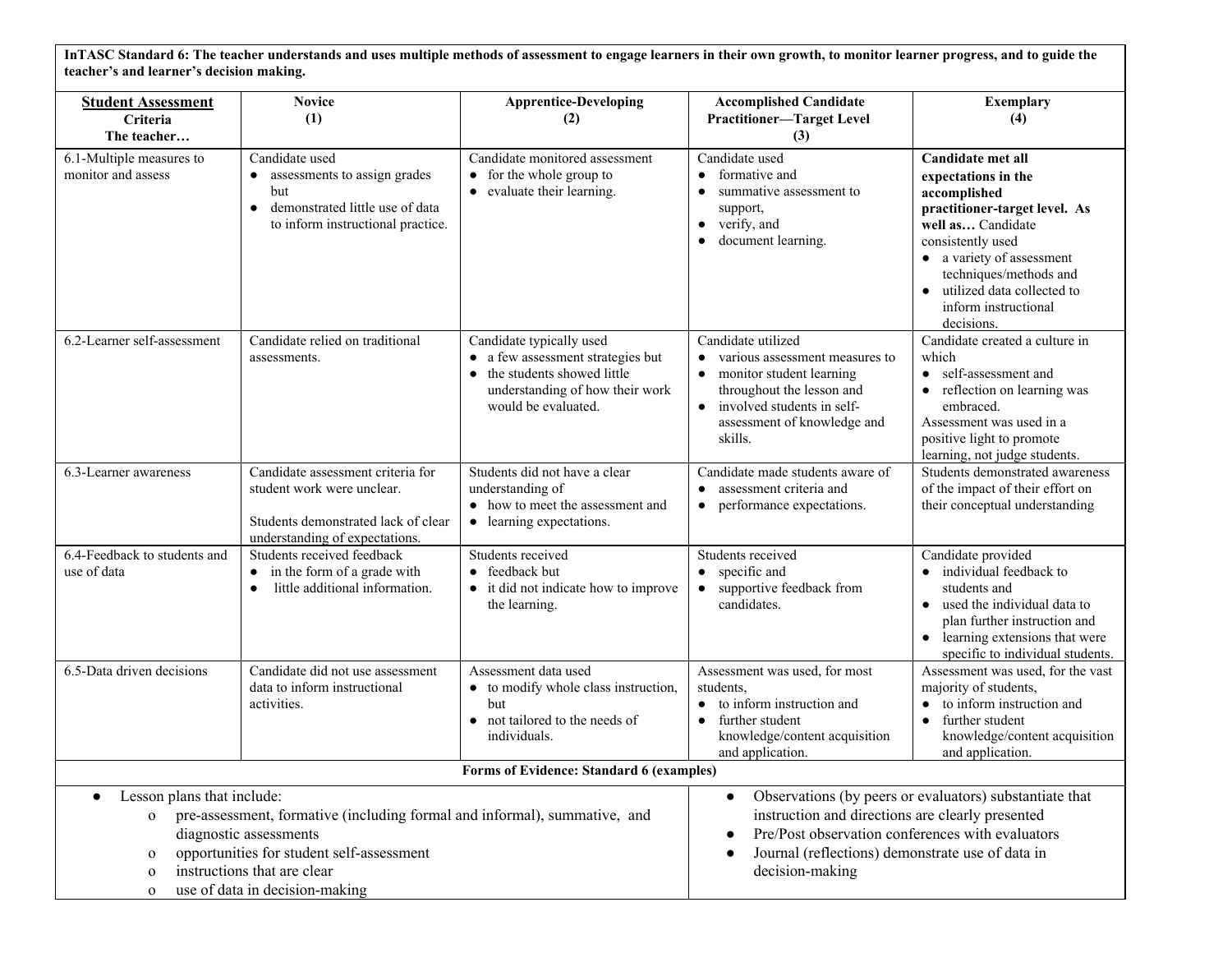| InTASC Standard 7: The teacher plans instruction that supports every student in meeting rigorous learning goals by drawing upon knowledge of content areas, curriculum,<br>cross- disciplinary skills, and pedagogy, as well as knowledge of learners and the community context. |                                                                                                                                                                                                         |                                                                                                                                                                                                     |                                                                                                                                                                                                                                         |                                                                                                                                                                                                                                                                                                                                                          |  |
|----------------------------------------------------------------------------------------------------------------------------------------------------------------------------------------------------------------------------------------------------------------------------------|---------------------------------------------------------------------------------------------------------------------------------------------------------------------------------------------------------|-----------------------------------------------------------------------------------------------------------------------------------------------------------------------------------------------------|-----------------------------------------------------------------------------------------------------------------------------------------------------------------------------------------------------------------------------------------|----------------------------------------------------------------------------------------------------------------------------------------------------------------------------------------------------------------------------------------------------------------------------------------------------------------------------------------------------------|--|
| <b>Planning for Instruction</b><br>Criteria<br>The teacher                                                                                                                                                                                                                       | <b>Novice</b><br>(1)                                                                                                                                                                                    | <b>Apprentice-Developing</b><br>(2)                                                                                                                                                                 | <b>Accomplished Candidate</b><br>Practitioner-Target<br>Level<br>(3)                                                                                                                                                                    | <b>Exemplary</b><br>(4)                                                                                                                                                                                                                                                                                                                                  |  |
| 7.1-Instruction planning to<br>meet learning goals                                                                                                                                                                                                                               | Candidate relied on<br>curriculum guides to provide<br>instructional activities.                                                                                                                        | Candidate instruction<br>• was aligned with the text<br>and<br>there was some<br>$\bullet$<br>differentiation of<br>instruction for small<br>groups and<br>a few individuals students.<br>$\bullet$ | Candidate planned<br>• developmentally appropriate<br>instruction that met all students'<br>learning goals,<br>accessed community context,<br>and<br>• integrated learning across<br>disciplines<br>using conceptual<br>understandings. | Candidate met all expectations in the<br>accomplished practitioner-target level.<br>As well as<br>Candidate planned<br>• learning opportunities that extended<br>beyond the curriculum and school day.<br>Students were encouraged to modify the<br>lesson to make it more meaningful to<br>them.                                                        |  |
| 7.2-Differentiation in<br>instruction                                                                                                                                                                                                                                            | Candidate demonstrated<br>• little understanding of<br>students as learners and<br>provided instruction<br>designed for whole class<br>delivery.                                                        | Differentiation of instruction was<br>based on<br>current performance and<br>$\bullet$<br>accessibility to some students<br>$\bullet$<br>was made based on language<br>barriers.                    | Candidate modified instruction<br>• to draw upon prior knowledge,<br>• to make instruction accessible,<br>to make language understandable,<br>$\bullet$<br>and<br>• to be relevant for individuals and<br>• groups of learners.         | Candidate drew on<br>knowledge of individual student<br>$\bullet$<br>differences<br>to make instruction meaningful on a<br>$\bullet$<br>personal level to each student.                                                                                                                                                                                  |  |
| 7.3-Learning experiences that<br>are cross-curricular                                                                                                                                                                                                                            | Instruction was<br>text driven with<br>$\bullet$<br>little planning for<br>$\bullet$<br>experiences that related to<br>$\bullet$<br>students.                                                           | Learning experiences did not<br>build upon<br>prior knowledge of the<br>$\bullet$<br>individual students but<br>considered the whole group.<br>$\bullet$                                            | Candidate<br>• created experiences allowing<br>• learners to demonstrate their<br>knowledge/understandings.                                                                                                                             | Cross-curricular learning experiences were<br>• used in a collaborative, problem-based<br>model that<br>• fully engaged learners.                                                                                                                                                                                                                        |  |
| 7.4-Learning motivation                                                                                                                                                                                                                                                          | Candidate used<br>external motivators to<br>$\bullet$<br>encourage student<br>$\bullet$<br>attainment of content<br>knowledge.                                                                          | The whole group showed<br>some awareness of the need<br>$\bullet$<br>to learn but candidate<br>did not instill internal<br>$\bullet$<br>motivation in students.                                     | Candidate motivated<br>• students with learning<br>experiences where<br>• students exhibited collaboration,<br>self-governance, and<br>• self-directed learning.                                                                        | Candidate utilized<br>• individual motivators for the vast<br>majority of students,<br>• calling upon previously gained<br>understanding of student's personal and<br>academic achievements and<br>$\bullet$<br>students were intellectually engaged and<br>$\bullet$<br>were required to display high-level<br>$\bullet$<br>thinking in their learning. |  |
| 7.5-Use of technology                                                                                                                                                                                                                                                            | Candidate attempted the use of<br>technology for instruction.<br>Use of appropriate technology<br>was minimal.                                                                                          | Candidate utilized the technology<br>in the classroom to enhance<br>whole class instruction.                                                                                                        | Candidate and students utilized<br>technology<br>• which supported instruction,<br>• student learning, and<br>• increased student interest.                                                                                             | Candidate encouraged<br>student use of technology to bring<br>$\bullet$<br>• content alive beyond the classroom.                                                                                                                                                                                                                                         |  |
|                                                                                                                                                                                                                                                                                  |                                                                                                                                                                                                         | <b>Forms of Evidence: Standard 7 (examples)</b>                                                                                                                                                     |                                                                                                                                                                                                                                         |                                                                                                                                                                                                                                                                                                                                                          |  |
| $\bullet$<br>$\mathbf{o}$<br>$\Omega$<br>cross-curricular activity<br>$\Omega$<br>higher level questioning<br>$\Omega$<br>use of technology<br>$\mathbf{o}$                                                                                                                      | Observations (by peers or evaluators) which include:<br>differentiation in content, process, and assessment<br>student engagement in a wide variety of meaningful, real world activities and assessment |                                                                                                                                                                                                     | Lesson plans that include:<br>plans for sequenced scaffolded learning<br>$\mathbf O$<br>$\mathbf{o}$<br>$\mathbf{o}$<br>cross-curricular activity<br>$\mathbf{o}$<br>Reflections, journals, blogs<br>$\bullet$                          | learning goals/objectives aligned with state and/or national standards<br>planned use of technology (candidate and student)                                                                                                                                                                                                                              |  |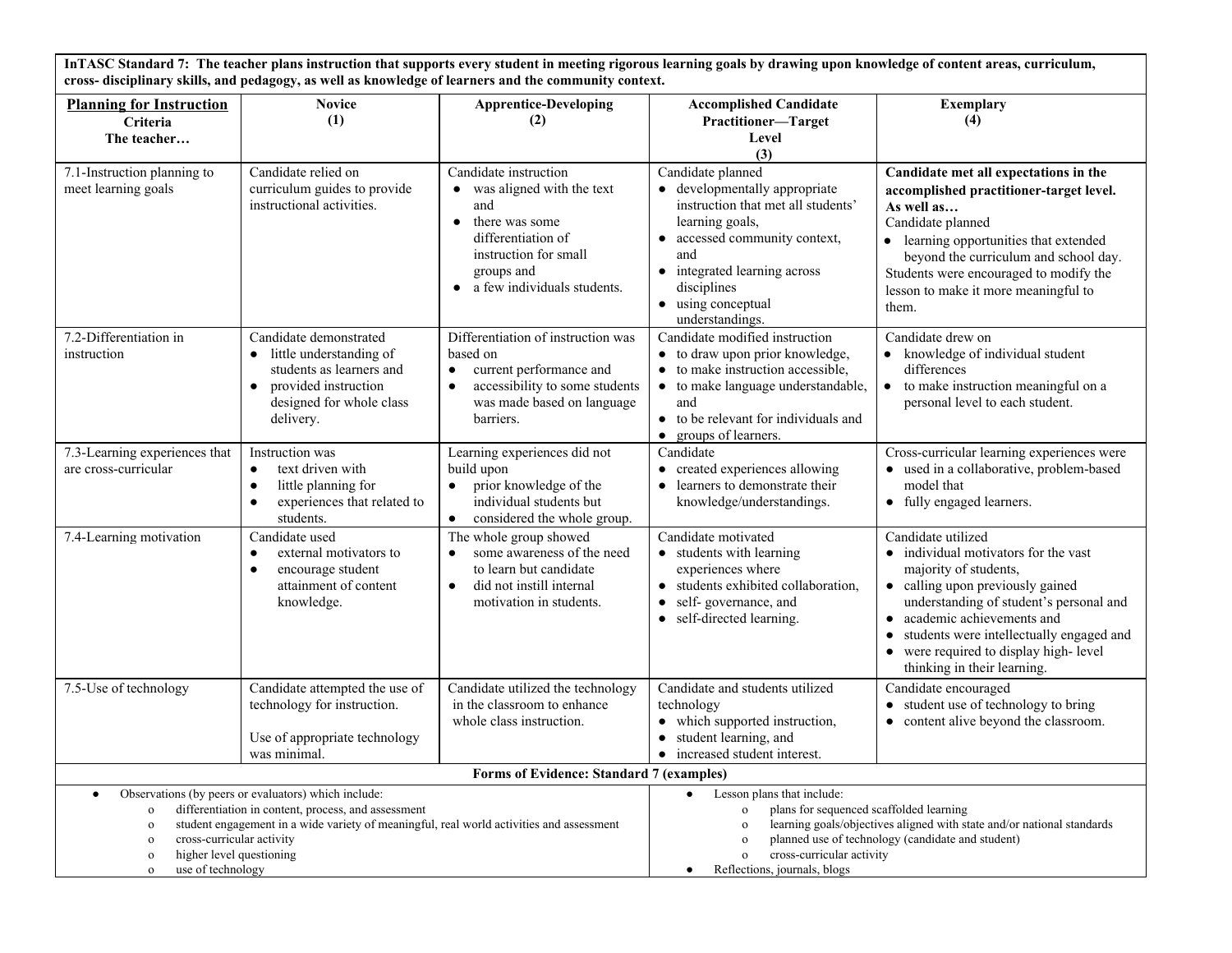| <b>Instructional</b><br><b>Strategies</b><br>Criteria<br>The teacher | <b>Novice</b><br>(1)                                                                                                                                                                                                          | <b>Apprentice-Developing</b><br>(2)                                                                                                                                                                                       | <b>Accomplished Candidate</b><br><b>Practitioner-Target Level</b><br>(3)                                                                                                                  | <b>Exemplary</b><br>(4)                                                                                                                                                                                                                                                                                                                                         |
|----------------------------------------------------------------------|-------------------------------------------------------------------------------------------------------------------------------------------------------------------------------------------------------------------------------|---------------------------------------------------------------------------------------------------------------------------------------------------------------------------------------------------------------------------|-------------------------------------------------------------------------------------------------------------------------------------------------------------------------------------------|-----------------------------------------------------------------------------------------------------------------------------------------------------------------------------------------------------------------------------------------------------------------------------------------------------------------------------------------------------------------|
| 8.1-Instructional<br>strategies                                      | Candidate used whole-class<br>instruction.                                                                                                                                                                                    | Candidate employed<br>$\bullet$ the use of a few instructional<br>strategies to<br>• foster the learning goals of<br>the whole group.<br>Students with IEPs would have<br>specific strategies implemented<br>as required. | Candidate used<br>• a variety of appropriate<br>instructional strategies and<br>• resources to meet the needs<br>of individuals and<br>groups of learners.<br>$\bullet$                   | Candidate met all expectations in the<br>accomplished practitioner-<br>target level. As well as Candidate<br>planned<br>• learning opportunities that extended<br>beyond the curriculum and<br>• school day.<br>Students were<br>• encouraged to extend the lesson to<br>make it more meaningful to them and<br>• to build integration across content<br>areas. |
| 8.2-Assessment and<br>monitoring                                     | Candidate used data for the purpose<br>of assigning a grade.<br>Students demonstrated<br>• little understanding of the<br>connection between instructional<br>activity and<br>conceptual understandings.                      | Candidate evaluates<br>• whole group for learning and<br>• adapts the instruction as needed<br>for the class.                                                                                                             | Candidate continuously<br>• monitored student learning,<br>• engaged learners in assessing<br>their progress, and<br>• adjusted instruction in<br>response to student learning<br>needs.  | Candidate used<br>• knowledge of individual student<br>differences to<br>• make instruction meaningful on a<br>personal level to each student.                                                                                                                                                                                                                  |
| 8.3-Understanding<br>content                                         | Candidate demonstrated<br>• little understanding of<br>relationship between course<br>content and other areas and<br>• was unable to help students see<br>interconnectedness between<br>content areas.                        | Candidate demonstrated that<br>• some integration of content was<br>evident but<br>• not related to the students'<br>individual needs.<br>• Pacing of instruction was<br>determined by the whole<br>group's progress.     | Candidate built<br>connections between content<br>$\bullet$<br>areas to<br>• support cognitive development<br>of learners and<br>depth of understanding of<br>$\bullet$<br>content areas. | Candidate integrated<br>• cross-curricular learning experiences<br>that<br>• required reflection and<br>• closure resulting in synthesizing their<br>learning.                                                                                                                                                                                                  |
| 8.4-Knowledge<br>application                                         | Candidate relied on curriculum<br>guide to provide instructional<br>activity.                                                                                                                                                 | Candidate planned<br>• some learning experiences that<br>were aligned to the content but<br>· did not consider relevancy to all<br>learners.                                                                              | Candidate implemented<br>• relevant learning experiences,<br>• building on learner strengths<br>and<br>• community contexts.                                                              | Students were encouraged to<br>• apply their learning experiences to the<br>bigger picture and to<br>• find relevancy to their lives.                                                                                                                                                                                                                           |
|                                                                      |                                                                                                                                                                                                                               | Forms of Evidence: Standard 8 (examples)                                                                                                                                                                                  |                                                                                                                                                                                           |                                                                                                                                                                                                                                                                                                                                                                 |
| $\bullet$<br>$\Omega$<br>Reflections, journals, blogs                | Observations (by peers or evaluators) which include:<br>o a variety of instructional strategies<br>higher level questioning and demonstration of student critical thinking<br>Pre/Post observation conference with evaluators |                                                                                                                                                                                                                           | Lesson plans that include:<br>$\bullet$<br>resources<br>$\mathbf 0$<br>$\mathbf 0$<br>learning/progress<br>cross-curricular connections<br>$\mathbf 0$<br>$\mathbf 0$                     | o a variety of instructional strategies and relevant learning<br>experiences based on understanding of students and community<br>appropriate assessments for monitoring of student<br>opportunities for students to extend lesson product                                                                                                                       |

**InTASC Standard 8: The teacher understands and uses a variety of instructional strategies to encourage learners to develop deep understanding of content areas and their**

**connections, and to build skills to apply knowledge in meaningful ways.**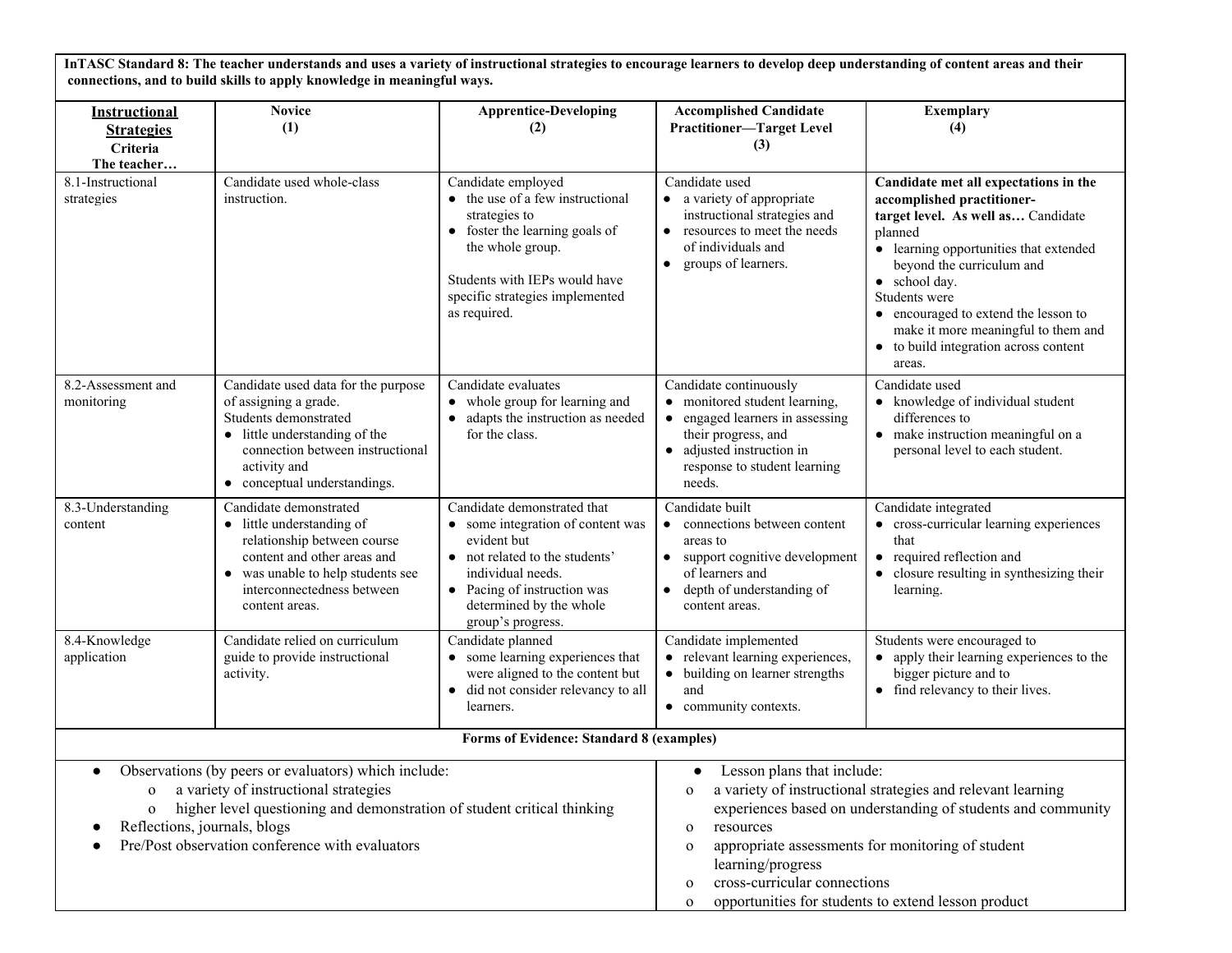**InTASC Standard 9: The teacher engages in ongoing professional learning and uses evidence to continually evaluate his/her practice, particularly the effects of his/her choices and actions on others (learners, families, other professionals, and the community), and adapts practice to meet the needs of each learner.**

| <b>Professional Learning</b>                                                                                                                                                                                                                                                                                                         | <b>Novice</b>                                                                                                                                                                                   | <b>Apprentice-Developing</b>                                                                                                                                                                                               | <b>Accomplished Candidate</b>                                                                                                                                                                                                                             | <b>Exemplary</b>                                                                                                                                                                                                                                                         |
|--------------------------------------------------------------------------------------------------------------------------------------------------------------------------------------------------------------------------------------------------------------------------------------------------------------------------------------|-------------------------------------------------------------------------------------------------------------------------------------------------------------------------------------------------|----------------------------------------------------------------------------------------------------------------------------------------------------------------------------------------------------------------------------|-----------------------------------------------------------------------------------------------------------------------------------------------------------------------------------------------------------------------------------------------------------|--------------------------------------------------------------------------------------------------------------------------------------------------------------------------------------------------------------------------------------------------------------------------|
| and Ethical Practice                                                                                                                                                                                                                                                                                                                 | (1)                                                                                                                                                                                             | (2)                                                                                                                                                                                                                        | <b>Practitioner-Target Level</b>                                                                                                                                                                                                                          | (4)                                                                                                                                                                                                                                                                      |
| Criteria                                                                                                                                                                                                                                                                                                                             |                                                                                                                                                                                                 |                                                                                                                                                                                                                            | (3)                                                                                                                                                                                                                                                       |                                                                                                                                                                                                                                                                          |
| The teacher                                                                                                                                                                                                                                                                                                                          |                                                                                                                                                                                                 |                                                                                                                                                                                                                            |                                                                                                                                                                                                                                                           |                                                                                                                                                                                                                                                                          |
| 9.1-Professional learning                                                                                                                                                                                                                                                                                                            | Candidate participated in<br>required professional<br>learning activities,<br>however.<br>was unable to make<br>$\bullet$<br>connections between<br>professional learning and<br>the classroom. | Candidate was able to articulate<br>the importance of professional<br>learning. Candidate did<br>participate in<br>• required professional learning<br>but<br>· did not always apply his/her<br>learning to the classroom. | Candidate participated in<br>• ongoing learning<br>opportunities and<br>• relevant, appropriate<br>professional learning<br>experiences to<br>• support learner and<br>professional needs.<br>$\bullet$                                                   | Candidate met all expectations in<br>the accomplished practitioner-<br>target level. As well as Candidate<br>reflected on<br>• personal professional needs and<br>• sought out opportunities for<br>professional learning beyond<br>• those provided at the local area.  |
| 9.2-Use of data to evaluate<br>practice                                                                                                                                                                                                                                                                                              | Candidate demonstrated<br>• lack of awareness of<br>connection between data,<br>planning, and<br>$\bullet$<br>student learning.<br>$\bullet$                                                    | Candidate<br>• collected data but<br>• did not utilize all evidence to<br>impact teaching.<br>Some reflection was evident.                                                                                                 | Candidate used<br>• a variety of data to<br>evaluate the outcomes of<br>his/her teaching and learning,<br>• adapt planning, and<br>• reflect upon the impact of<br>his/her practice on others.                                                            | Candidate regularly<br>• reflected on student outcomes and<br>• used the data to inform development                                                                                                                                                                      |
| 9.3-Differentiation of<br>instruction                                                                                                                                                                                                                                                                                                | Candidate provided whole group<br>instruction.                                                                                                                                                  | Candidate made<br>• some changes to his/her<br>practice but<br>• usually met the needs of the<br>whole group.<br>Some differentiation was made for<br>a few students.                                                      | Candidate adapted practice to meet<br>the needs of each learner.                                                                                                                                                                                          | Candidate<br>• differentiated instruction and<br>practice to<br>• adapt to the vast majority of<br>learners' needs<br>• as a result of self-reflection process.                                                                                                          |
| 9.4-Ethical practice                                                                                                                                                                                                                                                                                                                 | Candidate was aware of the<br>National Education Association<br>Code of Ethics.                                                                                                                 | Candidate<br>• was aware of the National<br>Education Association Code of<br>Ethics and<br>• served as an appropriate role<br>model for students.                                                                          | Candidate modeled the National<br>Education Association Code of<br>Ethics                                                                                                                                                                                 | Candidate exhibited the National<br>Education Association Code of Ethics<br>• within the school community,<br>• college/university community, and<br>• the larger community.<br>Candidate modeled ethical behavior<br>• in day-to-day activities and<br>· relationships. |
|                                                                                                                                                                                                                                                                                                                                      |                                                                                                                                                                                                 | Forms of Evidence: Standard 9 (examples)                                                                                                                                                                                   |                                                                                                                                                                                                                                                           |                                                                                                                                                                                                                                                                          |
| Reflections, journals, and blogs<br>$\bullet$<br>use of data to impact planning, teaching, and learning<br>$\mathbf{O}$<br>adherence to modeling of Kansas Educator Code of Conduct<br>$\mathbf 0$<br>involvement in Professional Learning Communities (PLC)<br>$\mathbf O$<br>Communication log<br>Professional learning activities |                                                                                                                                                                                                 | $\bullet$<br>$\mathbf{O}$<br>of Conduct<br>$\Omega$<br>$\bullet$                                                                                                                                                           | Observations (by peers and evaluators) demonstrates:<br>adherence to and modeling of Kansas Educator Code<br>differentiation of instruction based on the needs of<br>the students and self-reflection<br>Pre/Post observation conferences with evaluators |                                                                                                                                                                                                                                                                          |